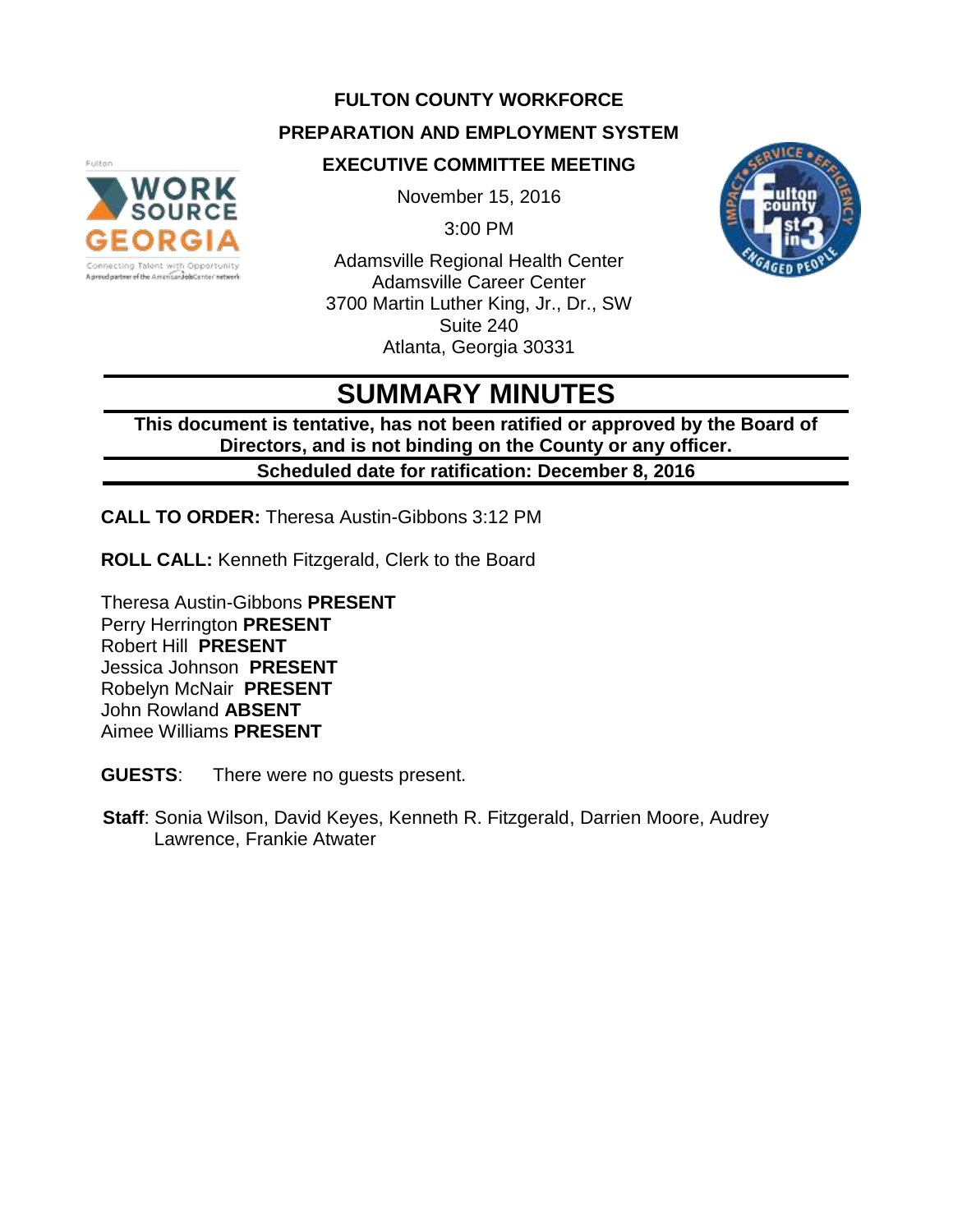**[Fulton](http://agendaminutes.fultoncountyga.gov/sirepub/agdocs.aspx?doctype=minutes&itemid=30105) County Local Workforce Development Board**

## **TABLE OF CONTENTS**

# **ITEM # SUBJECT**

| 16-1014 | <b>CONSENT AGENDA</b><br>All matters listed on the Consent Agenda are considered routine<br>by the LWDB and will be enacted by one motion. No separate<br>discussion will take place on these items. If discussion of any<br>Consent Agenda item is desired, the item will be moved to the<br>Regular Meeting Agenda for separate consideration. No requests<br>for discussion were made. | <b>APPROVED</b> |
|---------|-------------------------------------------------------------------------------------------------------------------------------------------------------------------------------------------------------------------------------------------------------------------------------------------------------------------------------------------------------------------------------------------|-----------------|
| 16-1015 | ONE STOP OPERATOR<br>Request approved to pursue the One-stop Operator (OSO) role of<br>coordination of the service delivery of required one-stop partners<br>and service providers in accordance with regulations.                                                                                                                                                                        | <b>APPROVED</b> |
| 16-1016 | <b>TECHNOLOGY JOB FAIR</b><br>Request approval to co-host a technology job fair with the<br>Technology Association of Georgia.                                                                                                                                                                                                                                                            | <b>APPROVED</b> |
| 16-1017 | SECTION O SUPPORTIVE SERVICE POLICY<br>Request approval to amend the effective date of the Supportive<br>Services policy making it retroactive to July 1, 2016.                                                                                                                                                                                                                           | APPROVED        |
| 16-1018 | F5 DETERMINING FULTON COUNTY RESIDENCY<br>Request approval to add a provision allowing service to non-<br>Fulton County residents in the event of employer provided<br>services such as On-the-Job Training or Incumbent Worker<br>Training.                                                                                                                                              | <b>APPROVED</b> |
| 16-1019 | CHAPTER 9 ADMINISTRATION, SECTION A NON<br>DISCRIMINATION/EQUAL OPPORTUNITY<br>Request approval of policy update consistent with Fulton County<br>policy to list the EEO Officer as Stephanie Randolph and to<br>indicate that attempts to resolve EEO complaints will be handled<br>by the Fulton County Office of Diversity and Civil Rights<br>Compliance.                             | <b>APPROVED</b> |
| 16-1020 | <b>SECTION</b><br><b>JOBS</b><br>$(TJ-WEX)$<br><b>TRANSITIONAL</b><br>M<br>and<br>TRANSITIONA JOBS (NTJ-WEX)<br>Request approval to revise the current Work Experience policy to                                                                                                                                                                                                          | APPROVED        |